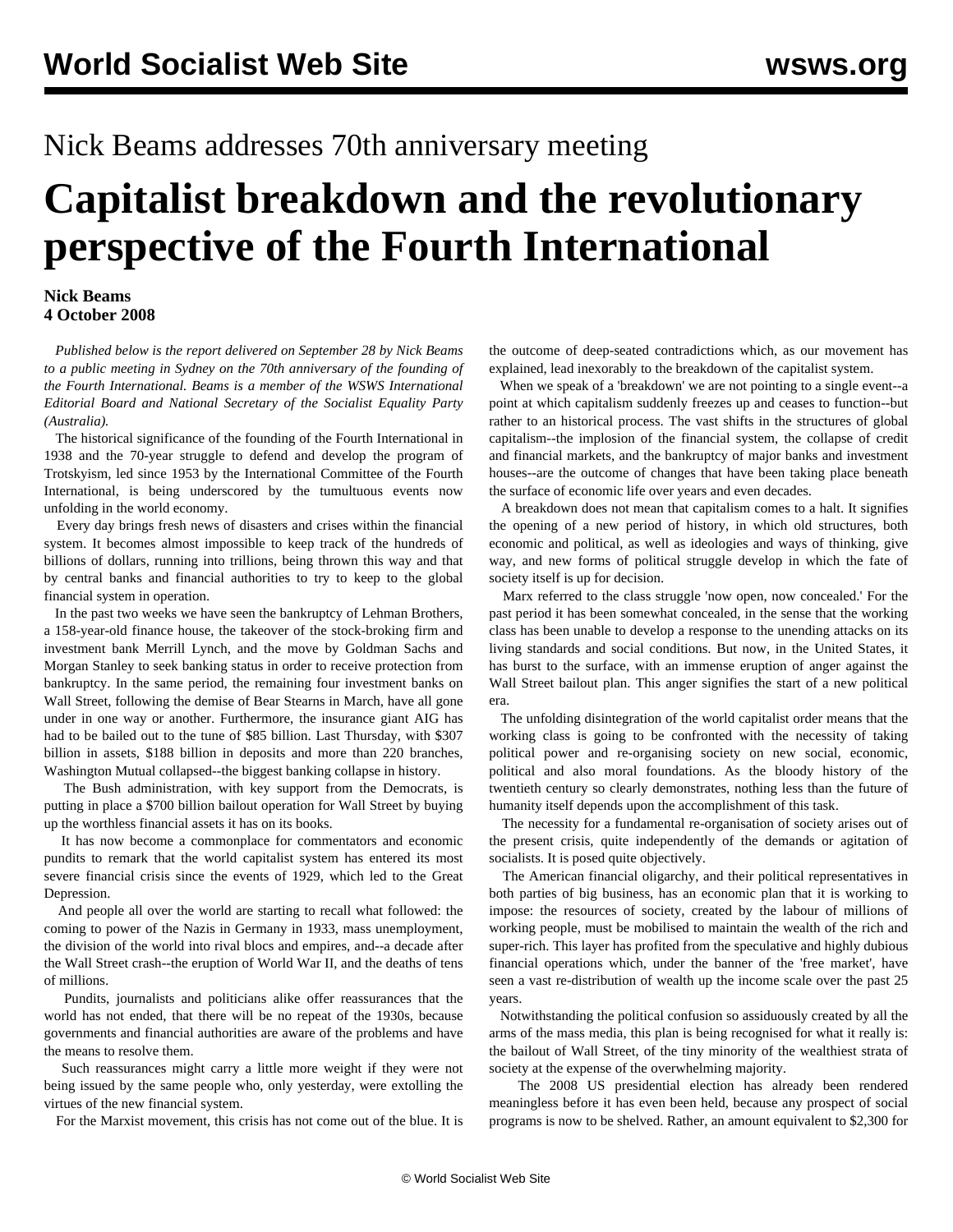every man, woman and child in the US is to be transferred to the wealthy. One of the first questions asked by the moderator in the first presidential debate was: which government programs are you advocating be cut back in view of the bailout plan? All were agreed there would have to be cuts--that was accepted, a given.

 The American ruling class cannot carry out its program democratically, and therefore we see, in the measures proposed by Treasury Secretary Paulson, the sinews of a dictatorship.

 The initial text sent to the Congress, supposedly the legislative body with oversight over expenditures, was barely three pages long--less paperwork, one commentator noted in the *New York Times*, than was required for a subprime mortgage!

 According to the initial text, among the powers available to the Treasury secretary, 'without limitation,' will be 'designating financial institutions as financial agents of the government' able to perform 'all such reasonable duties related to this Act.' This means that the same financial institutions that engaged in the speculative and, in some cases, outright criminal activities that led to the crisis, are to be called on to help the Treasury organise the bailout. As a recent article on the WSWS noted, the term 'conflict of interest' does not even begin to cover what is taking place.

 Moreover, the plan provides for legal immunity for the Treasury. 'Decisions by the secretary pursuant to the authority are non-reviewable ... and may not be reviewed by any court of law or any administrative agency.'

 As an article in the *New York Times* of September 23 pointed out, with these words 'the Treasury secretary--whoever that may be in a few months--would be vested with the most incredible powers ever bestowed on one person over the economic and financial life of the United States. It is the financial equivalent of the Patriot Act, after 9/11.' The *Times* described Paulson's proposed legislation as 'the most amazing power grab in the history of the American economy.'

 A long established axiom of economics and politics holds that in a crisis, real relations are laid bare, as the accidental and the inessential are stripped away. And this is the case in this crisis. Not government of the people, by the people and for the people; not the 'free market' in which the decisions of millions of people determine economic outcomes; but government of, by, and for the wealthy. Not democracy and a land of laws, but a dictatorship of finance capital.

 The wars of plunder launched by American imperialism in Afghanistan and Iraq, the aim of which is to control oil and other resources in the interests of US finance capital, are now being openly fought on the home front. They will be accompanied by a deepening of the assault on democratic rights, initiated in the so-called 'war on terror.'

 As the global financial crisis unfolds, we hear a new phrase with increasing frequency: the privatisation of profits and the socialisation of losses. This is not just a pithy summing up of what is taking place, but more broadly points to the fundamental political issues that are going to be fought out in the coming period.

 The question immediately arises: in whose interest is the economic reorganisation of society going to be carried out? Why should society's resources be deployed to rescue the tiny minority of fabulously wealthy, the beneficiaries of the financial system's operations?

 If there is to be the socialisation of losses, if the costs are to be borne by society as a whole, then why not the socialisation of profits as well? Or, to put it another way, why should not the entire banking and financial system be brought under public ownership, to be controlled and organised in the interests of society as a whole.

 The rationale for the massive bailout operation is that without it, an economic collapse of truly unprecedented proportions would occur. The billionaire investor Warren Buffet, for example, warned of the biggest meltdown in American history.

So, it is argued, this is not really the bailing out of the super-rich, but the

safeguarding of the economic interests of the people as a whole.

 An article in the *Wall Street Journal* described the scene on Wednesday, September 17, when the decision was made to push ahead with having the government take on its books the toxic assets in the financial system.

 Huddled in his office Wednesday with top advisers, Treasury Secretary Henry Paulson watched his financial-data terminal with alarm as one market after another began to go haywire. Investors were fleeing money-market mutual funds, long considered ultrasafe. The market froze for the short-term loans that banks rely on to fund their day-to-day business. Without such mechanisms, the economy would grind to a halt. Soon, consumers would panic. [*Wall Street Journal* September 20, 2008].

By Thursday September 18, a financial meltdown was underway.

 But this only raises the issue we posed in an even sharper form. How much longer is it possible to continue with the present economic order? It is surely high time to put to an end a social and economic system whose very operations, based on the capitalist market and the relentless pursuit of profit, threatens to wreak economic devastation upon the people of the United States and the working class all over the world.

 And if it is necessary that all available resources be mobilised to prevent a catastrophe, then surely it is doubly necessary that these resources be taken out of the hands of those who created the disaster in the first place, and be placed under the democratic control of the working class, whose labours—mental and manual—have created them.

 The US financial crisis has surely shattered the market myths and mantras that have played such a central ideological role for the capitalist class over the past three decades.

 Whenever the demand has been raised for improvements in social services, health, education, improved infrastructure, and the other requirements of modern life, the cry has gone up: big government is not the answer! Problems cannot be solved by throwing money at them! The resources are not available to meet such needs! User pays, not the provision of social services and facilities, is the only viable economic program for the future.

 These shibboleths have been well and truly shattered, and the class interests they serve exposed. Big government? The sky is the limit, so far as protecting the interests of the financial plutocracy is concerned.

### **The historic decline of US capitalism**

 This crisis, however, has done much more than shatter the ideological foundations of the "free market" politics of the past three decades. It has made clear that the economic foundations upon which world capitalism has rested since its restabilisation after World War II, following almost four decades of political and economic upheaval, have reached a very advanced stage of disintegration.

 If we review the twentieth century as a whole, and especially the past 60 years, it becomes clear that the chief objective factor in the survival of capitalism to this point has been the strength of US capitalism.

 Our movement, the Fourth International, has exposed the crucial political role played by the old leaderships of the working class—the Stalinist Communist parties, the social-democratic and labour parties and the trade union leaderships, together with their apologists and defenders among the middle class radical groups—in sustaining the capitalist ruling classes.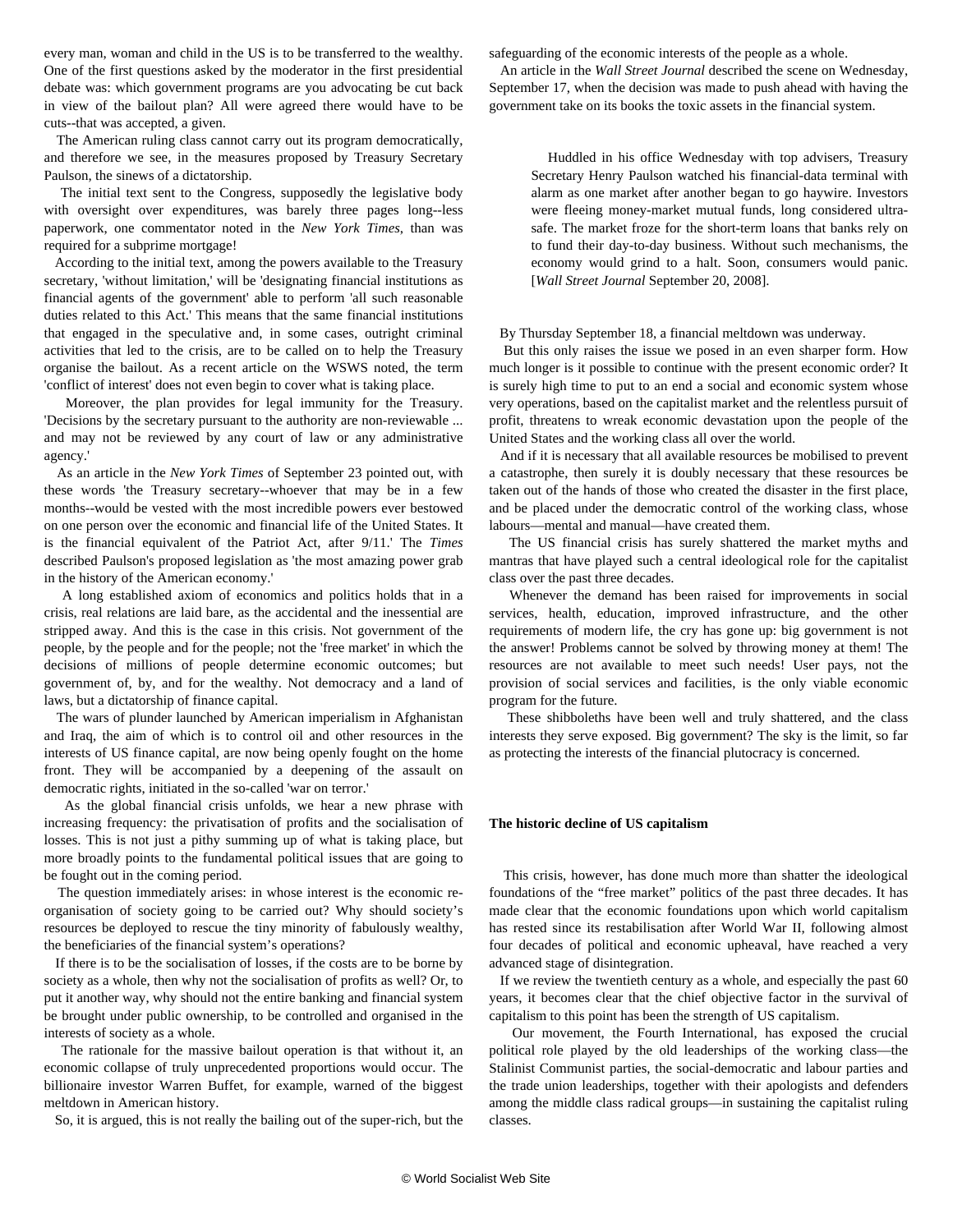The founding program of the Fourth International begins as follows: "The world situation as a whole is chiefly characterised by a historical crisis of the leadership of the proletariat. ... The objective perquisites for the proletarian revolution have not only ripened, they have begun to get somewhat rotten. Without a socialist revolution, in the next historical period at that, a catastrophe threatens the whole culture of mankind. The turn is now to the proletariat, i.e., chiefly to its revolutionary vanguard. The historical crisis of mankind is reduced to the crisis of revolutionary leadership."

 Leon Trotsky (1879-1940), was the co-leader of the 1917 Russian Revolution, socialist opponent of Joseph Stalin, founder of the Fourth International, and strategist of world socialist revolution.

 Those words remain as true today as when they were written 70 years ago. But what explains the survival of capitalism since then? Our movement was founded on the most profound appreciation of the role of the subjective factor—the role of revolutionary leadership in the historical process. And there is no question that capitalism has survived only because of the betrayals of the leaderships of the working class.

 We are not, however, historical subjectivists. Revolutions only become possible under certain definite objective conditions, which are produced by the historical development of capitalism and the working out of the contradictions within it.

 There is no question that powerful objective processes made possible the survival of capitalism after World War II, following the revolutionary upheavals that both preceded and followed it. Chief among these factors has been the strength of US capitalism, which has provided the essential economic foundation for the stability of the global capitalist order in the past six decades.

 That is why this crisis has such far-reaching and revolutionary implications: it signifies the historic decline, decay and disintegration of US capitalism. It means the opening of a new revolutionary epoch, for which both the Fourth International and the working class must prepare.

 The ideological defenders of the capitalist order grasp almost instinctively, half-consciously, the significance of the role of American capitalism. This is the reason they insist that, despite the deepest crisis since the Great Depression, "the world has not ended."

 Let me illustrate this point by referring to a recent article by the associate editor and leading economics commentator for the *Times* newspaper in London, Anatole Kaletsky, published in the *Australian* on September 9. It was published two or three days after the unveiling of the \$85 billion plan to bail out the two US mortgage giants, Freddie Mac and Fannie Mae.

 Kaletsky began his article as follows: "Is this then, the 'Big One', the monster-sized upheaval, usually accompanied by some kind of government support, that normally marks the low point of every major financial crisis? In terms of scale there can be no question. The rescue of Fannie Mae and Freddie Mac ... is bigger by a factor of 10 than any previous government intervention undertaken in any financial market anywhere in the world."

 His conclusion was: "If this program is not sufficient to put the US economy and financial system back on its feet, it is hard to imagine anything else that could. Anyone betting against this package is, therefore, betting that the US economy is doomed to irreversible and inevitable decline. Such a bet has always been wrong in the past and is likely to be wrong again this time. Sunday's probably was the Big One, and a US economic recovery is now assured."

 The least one can say is that Mr Kaletsky's assurances were somewhat premature, given what took place over the subsequent two weeks. If the Fannie-Freddie bailout was 10 times bigger than anything undertaken anywhere before, then the present operation is at least 90 times that!

 What is important here is not so much the prediction itself, but the reason it was so way off the mark. Mr Kaletsky has taken as a given the

permanence of American capitalism and its global dominance. This has been so central to the economic and political framework of the past 60 years—a period that encompasses the lives of the vast majority of the present population, and, indeed, a considerable proportion of the people who have ever lived on this planet—that anything else is unimaginable. As always, thinking lags a long way behind objective historical processes.

 The collapse of American capitalism, how could that be possible? Yet it is happening, and that signifies the opening of a new historical epoch, in which many old and seemingly permanent institutions in the spheres of both economics and politics are going to undergo unimaginable change. Out of this, new political relations and possibilities will arise.

#### **Nixon and Bretton Woods**

 Before we leave Mr Kaletsky and his fellow pundits, we need to look into his remarks somewhat more, in order to clarify how we have arrived at this point. Kaletsky claims that any bet on the demise of the US would have been wrong in the past, and is wrong now.

 Let us examine this question historically, starting with the Great Depression. How was that overcome? Not by the activities of the US government of Roosevelt and its New Deal in the 1930s. The measures that Roosevelt implemented failed, and by 1937-38 American capitalism was moving into a downturn as rapidly as it had in the collapse of 1932.

 The demise of the New Deal measures led to certain far-reaching conclusions on the part of key sections of the American political elite. By the end of the 1930s, they had come to the understanding that the only way of overcoming the crisis was to remake the world economy.

 The old divisions, the old empires and blocs had to be broken up in order to create the conditions for the revival of the world market, and the free flow of capital and goods, so essential for the expansion of US and world capitalism. That was the program on which, in the most fundamental sense, the US fought the war. As Leon Trotsky had explained in 1934: "US capitalism is up against the same problems that pushed Germany in 1914 on the path of war. The world is divided? It must be redivided. For Germany it was a question of 'organising Europe.' The United States must 'organise' the world."

 After the war, the betrayals of Stalinism in Europe, where the Communist parties joined capitalist governments in Italy and France, created the conditions for the US to establish its hegemony and reorganise world capitalism on new foundations. The Bretton Woods Agreement of 1944 established a new international monetary system and laid the foundation for an expansion of world trade. The Marshall Plan of 1947 reconstructed the European economies, and laid the foundations for the development of the more efficient American systems of assembly-line production in Europe. Together, these measures established the groundwork for the growth of the post-war capitalist economy.

 This post-war restructuring under the hegemony of the US opened the way for a new capitalist upswing. It seemed that a golden age had dawned. The ideologists of the bourgeoisie, echoed by the social-democratic and labour politicians, as well as the trade union bureaucracies, proclaimed that the lessons of the Great Depression had been learned. It was possible, they insisted, to regulate the capitalist system. The Marxist doomsayers had been proved wrong: capitalism was not wracked by irresolvable contradictions at all.

 History, however, was to rapidly demonstrate that such contradictions did, indeed exist, and that they were far from overcome. They manifested themselves in the increasing economic turbulence that began to develop in the 1960s. By the end of that decade, the US was running a growing balance of payments deficit, and in 1971, for the first time since before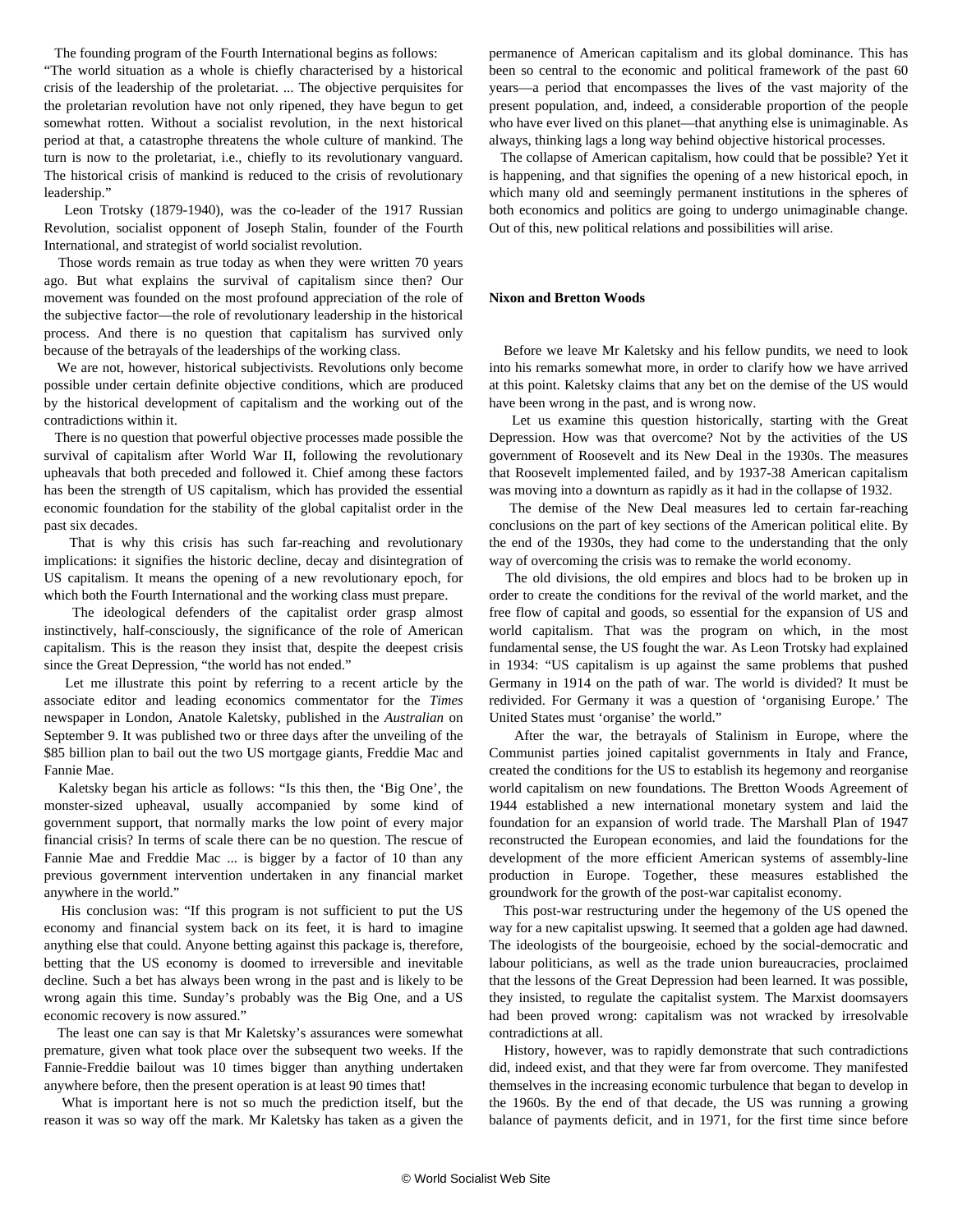World War I, it suffered a balance of trade deficit.

 Under the Bretton Woods monetary system, the values of the world's major currencies were fixed in relation to the US dollar, which was, in turn, backed by gold, redeemable at \$35 per ounce. But by the beginning of the 1970s, the amount of dollars circulating in the rest of the world vastly outweighed the gold stocks held in the US. The very expansion of international trade had undermined the monetary system upon which that expansion was based.

 Action to preserve the Bretton Woods system would have required a reduction in US spending abroad, both on investment and on the military—war expenditure in Vietnam was at its height—and the imposition of recessionary conditions at home, neither of which the US administration was prepared to carry out. The other alternative was to devise a new system of international monetary relations that recognised the reduced relative economic power of the US, and the resurgence of Japan and Europe. That was ruled out as well.

 The Nixon administration resolved to take another course, aimed at preserving the pre-eminence of the US. In August 1971, it removed the gold backing from the US dollar. In 1973, the system of fixed currency relationships was scrapped, and the following year, mechanisms that had been set in place to regulate the international movement of finance capital were scrapped.

 The measures adopted by the Nixon administration in 1971-73 were intended to bolster the position of the US at the expense of its rivals. But, throughout the 1970s, the economic situation of American capitalism continued to worsen. Attempts by the Carter administration to initiate a coordinated global upturn failed, and by the end of the decade the US and world economies were experiencing stagflation—a combination of rising inflation and growing unemployment.

 In 1979, in the midst of a growing crisis, reflected in the plunge of the US dollar, a further major turn was undertaken with the appointment of Paul Volcker as head of the US Federal Reserve.

 The Volcker measures, based on record interest rates and the creation of the deepest recession since the Depression, were aimed at a restructuring of American capitalism to maintain its global dominance.

 America's rise to power, from the period after the conclusion of the Civil War in 1865, had been based on the development of its industrial and manufacturing capacity. The Volcker measures, which destroyed whole sections of industrial capital, heralded the start of a new mode of accumulation--one based on finance capital. The beginning of this new era can be dated to 1982, when the American stock market began to climb.

 The Dow Jones index was still below 1,000 in 1982, a level it had attained a decade earlier. It doubled in the next five years to reach 2,000 in January 1987. Meanwhile, in the first five years of the 1980s, American industry underwent the deepest recession in the post-war period.

 Nevertheless, the position of American capitalism was by no means secure. In October 1987, the stock market experienced its largest-ever oneday fall, requiring a major intervention by the US Federal Reserve and other central banks to prevent a global collapse. This was followed by the savings and loans debacle, which necessitated a major government bailout, followed by a recession in 1990-92.

 The turning point in the fortunes of US capitalism came with the liquidation of the Soviet Union in 1991, followed by the opening up of China and other regions of the world to global capital. It has been estimated that from the time of the collapse of the Berlin Wall in November 1989 to the present day, around one billion workers have been added to the labor market available to capital. World capitalism has never experienced such an influx of cheap labour in history. It was this process that made possible American capitalism's new mode of wealth accumulation, based on financialisation.

 The following figures for Apple give an idea of the amounts involved. It has been estimated that, of an iPod selling for \$299 in the US, some \$4

goes to the companies in China that manufactured it, while around \$160 goes to the US companies involved in its design, transport and retailing.

 The opening up of China and other cheap labour regions had a two-fold impact. On the one hand, it increased the accumulation of surplus value—the source of all wealth accumulation in the capitalist mode of production. On the other hand, the cheapening of commodities made possible the lowering of interest rates in the US and other major capitalist countries throughout the 1990s, thereby providing cheap credit. This fueled the successive US booms—the stock market bubble, the Internet and tech bubble of the 1990s and the housing boom, which took off after 2002.

 World capitalism experienced something of an upswing from the early 1990s, although one rocked by growing financial storms and turbulence: the crisis of sterling and the Scandinavian banking system in 1992; the \$50 billion bailout of American banks caught in the Mexican peso crisis in 1994; the Asian economic crisis of 1997; the Russian default in 1998; and the collapse of the US hedge fund, Long Term Capital Management, in 1998.

 In the US, the road to wealth accumulation was no longer manufacturing industry or the provision of financial services associated with manufacturing industry, but the buying and selling of assets using borrowed funds for profit.

 A simple calculation will indicate how much there was to be made. If an asset is purchased for \$100 million, with \$10 million of equity and \$90 million of borrowed funds, at an interest of, say, 8 percent, and the asset appreciates at only 10 percent over a year, then at the end of one year it will be worth \$110 million. Of this, \$7.2 million must be paid in interest, leaving \$2.8 million of profit. That is a rate of return of 28 percent. With a more rapid appreciation in asset values, the rate of return will be even higher. For example, if the asset value goes up by 15 percent, then the profit on \$10 million will be \$7.8 million or 78 percent.

 [This simple example also provides an insight into the devastating impact, on a highly indebted system, of a fall in asset prices. Suppose that, instead of rising by 10 percent, the value of the asset falls by 2 percent, so that it is worth \$98 million at the end of the year. The bank will still have to be paid \$7.2 million, leaving only \$0.8 million of equity capital. That is, \$9.2 million or 92 percent of the initial capital will have been wiped out.]

 The crucial question is: what keeps the value of assets rising? It depends on a continuous inflow of credit.

 The significance of this form of wealth accumulation was set out in a paper published in *Foreign Policy* in 1996 entitled 'Securities: The New Wealth Machine'. The paper pointed out that these new financial instruments were the leading component of global wealth and its fastest growing generator, and that securitisation was 'fundamentally altering the international economic system.'

 The article noted that the new approach to wealth creation 'requires that a state find ways to increase the market value of its stock of productive assets' and that such a strategy must be implemented by 'an economic policy that aims to achieve growth by wealth creation [and] therefore does not attempt to increase the production of goods and services, except as a secondary objective.' The road to the increased value of assets was the pumping of more credit into the financial system.

 The buying and selling of securities based on assets became the new road to wealth accumulation. In 1995, the dollar value of asset-backed securities stood at \$108 billion. By the year 2000, at the height of the share market bubble, it was \$1.07 trillion. The dollar value reached \$1.1 trillion in 2005 and \$1.23 trillion in 2006. In other words, in the space of a decade, the value of these securities had increased ten-fold. Now the entire house of cards has come crashing down.

 The size of this house of cards is indicated by the following figures. In 1980 the ratio of US debt to gross domestic product (GDP) was 163 percent. By 1987 it had risen to 346 per cent. Even more spectacular has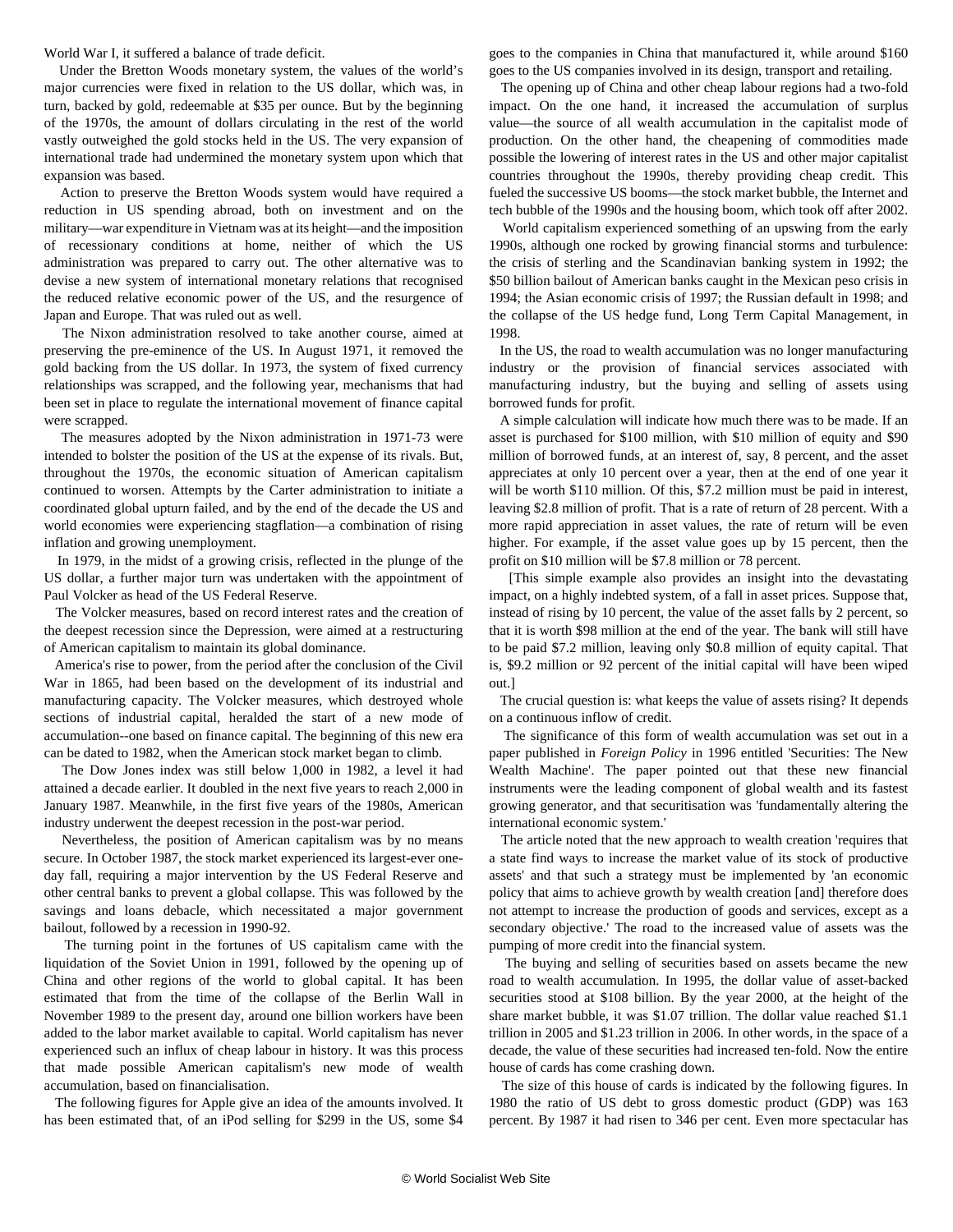been the rise of financial sector indebtedness. It jumped from just 21 percent of GDP in 1980, to 83 percent in 2000 and 116 percent in 2007.

 Even this brief review makes clear why the faith of Mr Kaletsky and others in the continued pre-eminence and stability of American capitalism is so misplaced.

 The crisis now engulfing the US economy has not come out of the blue. It is the outcome of processes stretching back more than three decades, of the measures initiated within the US to overcome the crisis of the 1970s and maintain its position of global dominance. And, notwithstanding talk of 'decoupling' and the China boom, it is a crisis of the world capitalist system as a whole. The central pillar on which global capitalism has rested for the greater part of the twentieth century, and especially in the past 60 years, is disintegrating before our eyes.

 There is deep significance to the fact that this crisis has struck at the very heart of the global capitalist economy, and its circulatory mechanism, the credit system, which has played such a central role in the accumulation of profit in the past 25 years.

 In Volume Three of *Capital,* Marx pointed to the crucial importance of the credit system, both in extending the scope of the capitalist economy and in laying the foundations for the transition to a higher form of society, socialism.

 In the first place, credit facilitates a tremendous expansion of the productive forces, because production is no longer organised on the basis of individual capital, but social capital. At the same time, it destroys all the ideological justifications of the capitalist order based on the notion that private appropriation is justified by the risk taken by the individual, or that accumulation of capital results from individual saving. The individual does not risk his own resources or savings, but, through the credit system, the savings of others—the vast accumulation of social wealth.

 Credit brings to a new peak of intensity the contradiction between the social character of production and the private appropriation of wealth, in precisely the forms we are witnessing in the current crisis. The credit system, Marx wrote, 'reproduces a new financial aristocracy, a new kind of parasite in the guise of company promoters, speculators and merely nominal directors; an entire system of swindling and cheating with respect to the promotion of companies, issues of shares and share dealings.'

 Marx only lived to see the very beginnings of this process, but he drew out its historical significance in words that sum up the present situation.

 'The credit system,' he wrote, ' ... accelerates the material development of the productive forces and the creation of the world market, which it is the historical task of the capitalist mode of production to bring to a certain level of development, as material foundations for the new form of production. At the same time, credit accelerates the violent outbreaks of this contradiction, crises, and with these the elements of dissolution of the old mode of production.

 'The credit system has a dual character immanent in it: on the one hand it develops the motive of capitalist production, enrichment by the exploitation of others' labour, into the purest and most colossal form of gambling and swindling, and restricts ever more the already small number of exploiters of social wealth; on the other hand however it constitutes the form of transition towards a new mode of production.'

 The current crisis brings into sharp focus the fundamental political issues now confronting the working class. What plan, what program, representing the interests of the mass of the world's people, can prevent the catastrophe that now threatens the whole culture of mankind: economic chaos, the threat of war and a deepening crisis of the natural environment? And what kind of political party must be built to lead the struggle to implement it? These are the burning questions of the day.

 In elaborating the perspective of the Fourth International in 1938, Trotsky explained that it should be called the World Party of Socialist Revolution, in accordance with its nature and its historic tasks. The eruption of World War I in 1914 had ended for all time the viability of national programs and perspectives.

 The world party, he explained, embodied a program, that is, a closely knit system of ideas that elaborated its essential tasks. A program was not merely a set of immediate policies and demands, but was grounded on an assessment of the historical and strategical experiences of the international working class. Only on the basis of such a conception was it possible to educate and train a revolutionary leadership. It was not the party that made the program, but rather the program that made the party, he insisted.

 This conception was opposed by all the various centrist tendencies and organisations at the time—many of them larger than the sections of the Fourth International—which claimed that this insistence on drawing the lessons of history and principle was dogmatic and sectarian. What was needed was to bring together all the oppositional tendencies and groupings to create a new and broadly based organisation. But it was Trotsky's perspective that was verified in the coming events. Not one of these other parties was able to survive the Second World War.

 The post-war period posed new problems and challenges to the Fourth International. The restabilisation of the bourgeois political order, made possible by the betrayals of the Stalinist parties, coupled with the economic revival that followed, seemed to invalidate the perspectives on which the Fourth International had been founded. Furthermore, the conquests of the Stalinist bureaucracy in Eastern Europe and the victory of the Chinese and Yugoslav revolutions seemed to refute the thesis that socialism could only be achieved through the building of the Fourth International as the new international revolutionary leadership of the working class.

 The new situation created tremendous political pressures within the Fourth International. These pressures were to find their expression in the development of revisionist theories, which maintained, in various forms, that rather than being obstacles to the achievement of socialism, the Stalinist and labour bureaucracies together with the petty-bourgeois and bourgeois nationalist leaderships, could actually, under mass pressure, become vehicles for its realisation. These revisionist perspectives began to be advanced by the two most prominent post-war European leaders of the Fourth International, Michel Pablo and Ernest Mandel.

 In a document entitled 'Where are we going?', issued in 1951, Pablo wrote: 'For our movement objective social reality consists essentially of the capitalist regime and the Stalinist world. Furthermore, whether we like it or not, these two elements by and large constitute objective social reality, for the overwhelming majority of the forces opposing capitalism are right now to be found under the leadership or influence of the Soviet bureaucracy.'

 This passage summed up the impressionist method that was to form the heart of the post-war revisionist outlook. The world was simply divided between the US and its allies on the one hand, and the Soviet bureaucracy on the other. The working class had no independent role to play and, consequently, neither did the Fourth International. It was reduced to the role of a kind of pressure group acting on the large bureaucracies that dominated the working class.

 At the Third Congress of the Fourth International in 1951, Pablo spelled out the implications of his new outlook. It was necessary, he argued, to subordinate all questions of the independence of the Fourth International to 'real integration into the mass movement' in every country.

 This meant nothing less than the liquidation of the Fourth International. It was this perspective that led James P. Cannon, the leader of the Socialist Workers Party (SWP), the American Trotskyist party, to issue the Open Letter to the Fourth International. And it was the Open Letter, which reasserted the key principles on which the Fourth International had been established in 1938, that led, in 1953 to the founding of the International Committee of the Fourth International.

 In a letter written in March 1954, Cannon summed up the issues that had arisen in the split, insisting that the Lenin-Trotsky theory of the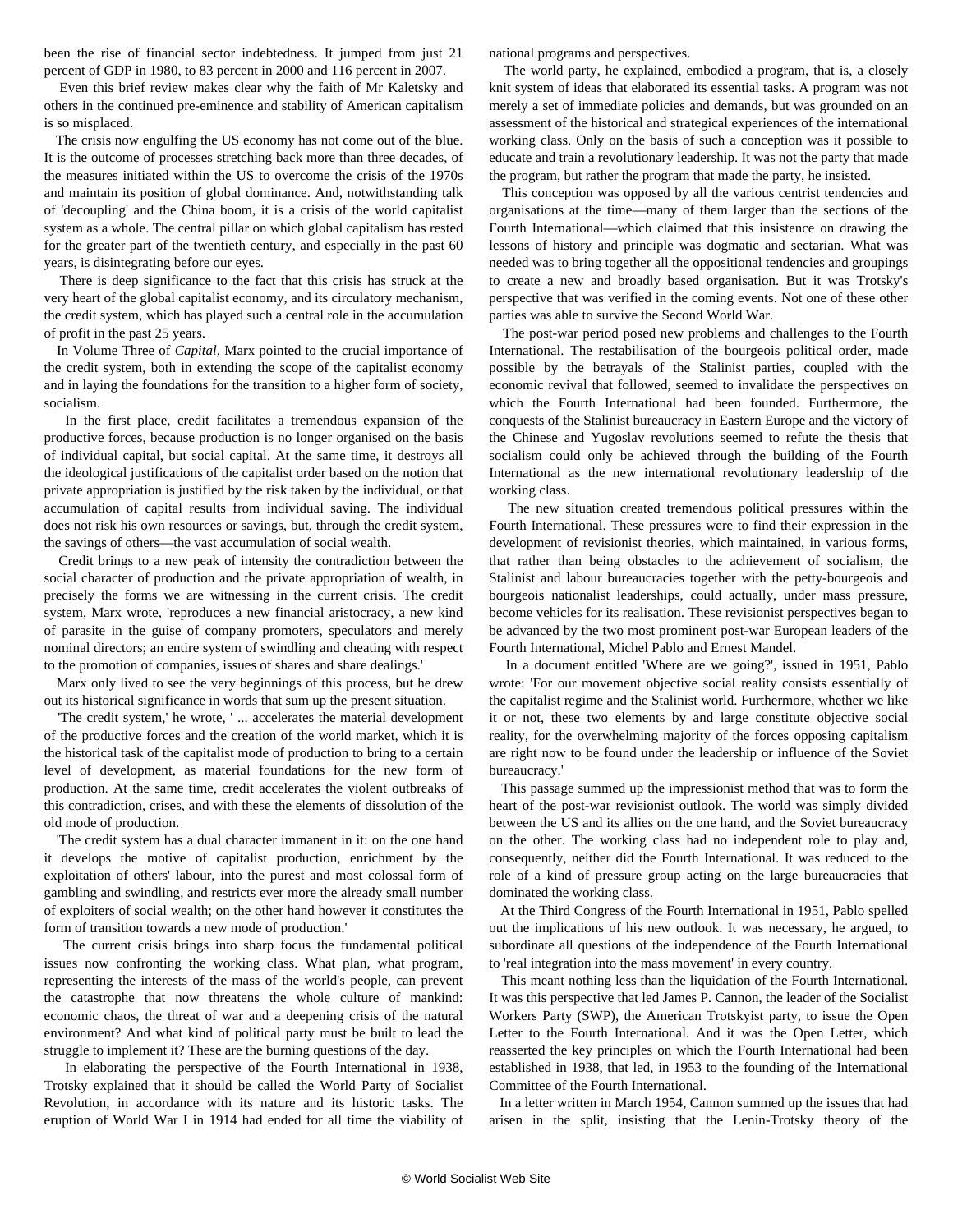revolutionary party, and its role as the leader of the revolutionary struggle, dominated all others in the present epoch. To maintain that the socialist transformation could somehow be carried out in a semi-automatic fashion was to abandon Marxism completely.

 'No, it can only be a conscious operation, and it imperatively requires the leadership of the Marxist party which represents the conscious element in the historic process. No other party will do. No other tendency in the labour movement can be recognised as a satisfactory substitute. For that reason, our attitude to all other parties is irreconcilably hostile.'

 The founding of the ICFI in 1953 signified the opening of what was to become a protracted struggle against opportunism within the Fourth International. In 1963, the SWP moved to reunify with the Pabloites, on the grounds that the issues that had divided the movement a decade before were resolved. The reunification was based on a common assessment of events in Cuba—that Castro's petty-bourgeois nationalist movement had established a workers' state, and that Castro himself had become an 'unconscious Marxist.' All the issues of 1953 were raised again, albeit in a different form. If socialism could be achieved in Cuba under the leadership of the petty-bourgeois nationalist forces led by Castro, then what need was there for the Fourth International.

 Moreover, the character of the Cuban regime was symbolised by the fact that Che Guevara—the icon of revolutionary struggle for all the middle class radical groups—warmly greeted Ramon Mercader, the assassin of Leon Trotsky, when he was released from imprisonment in Mexico and travelled to Cuba.

 The repudiation of the liquidationist perspective of the SWP was led by the British Trotskyists, Healy, Banda and Slaughter, who deepened the struggle against Pabloism. Their stand was vindicated in 1964 when the LSSP, the Sri Lankan section of the Pabloite movement, entered the bourgeois coalition government of Mrs Bandaranaike.

 All the historical and theoretical issues that emerged in the struggle against Pabloism were to erupt in the split in the ICFI in 1985-86, produced by the national opportunist degeneration of the British section, the WRP.

 Differences with the political line of the WRP had been raised by the Workers League in 1982 over the ever-increasing opportunist shift of the party, especially in relation to the petty-bourgeois nationalist movements in the Middle East. These criticisms were suppressed by the Healy-Banda-Slaughter leadership.

 But in 1985, when the opportunism of the WRP led to an explosion in the party, the criticisms of Workers League national secretary David North were able to win support from the majority of the sections of the International Committee and from a tendency in the WRP itself.

 In the course of the split, Gerry Healy summed up the outlook of all the opportunist opponents of Trotskyism. He denounced the International Committee for seeking to pursue 'whiter than white socialism of the purest water and the smallest number.' In other words, adherence to principle, to the program of Trotskyism, could only produce isolation. Like Pablo before him, and his call for the Fourth International to integrate itself into the 'real mass movement', the orientation of Healy, and of the various tendencies that split from the International Committee, was to the Stalinist bureaucracy.

 The struggle against the WRP opportunists marked a turning point in the protracted and difficult struggle waged by the Trotskyist movement in the post-war years.

 All the opportunist tendencies that attacked the Fourth International throughout the post-war period had drawn their strength, in the final analysis, from the domination of the Stalinist bureaucracies over the working class. But in 1985-86, enormous shifts in the world economy were in the process of shattering the structure of global politics. The Stalinist bureaucracies, upon which the opportunists based themselves, were about to collapse.

 In the final analysis, the crisis of the WRP was the outcome of vast changes in the world economy—the globalisation of production—which have seen the decay and disintegration of all those parties and organisations that based themselves on a nationalist perspective.

 Moreover, the victory of the International Committee in 1985-86 over the national opportunists of the WRP was the harbinger of an historic political shift. The globalisation of production, the integration of the world economy and, above all, the integration of the international working class, have today created the objective conditions for the perspective of the Fourth International—the construction of the World Party of Socialist Revolution-to be realised.

 In a letter to James P. Cannon, Trotsky once wrote: 'We work with the most correct and powerful ideas in the world, with inadequate numerical forces and material means. But correct ideas, in the long run, always conquer and make available for themselves the necessary material means and forces.' Trotsky's perspective is now being verified.

 At a superficial level, the past 20 years, following the collapse of the Soviet Union, have been difficult. It appeared to millions of people that the perspective of socialism had lost all validity. They did not understand that the disintegration of the USSR, far from representing the demise of socialism, was the end product of the decades-long betrayal of the October Revolution by the Stalinist bureaucracy. The analysis of the International Committee, that the collapse of the USSR was the outcome of socioeconomic processes that would, sooner rather than later, shatter the foundations of world capitalism and the post-war political order, was far from apparent. Indeed the opposite appeared to be the case—capitalism was undergoing a new lease of life. It was, according to some, even the end of history.

 But the ICFI's analysis has been verified in the breakdown of the world capitalist order that is now underway—a breakdown that has very definitely placed the perspective of world socialism back on the historical agenda.

 These developments underscore the critical importance of the more than 50-year struggle waged by the ICFI to defend the program of Trotskyism against all forms of revisionism and opportunism.

 In 1903, the split between the Bolsheviks and Mensheviks was regarded by many in the socialist movement as a product of the immaturity of the revolutionary movement in Russia, or was simply put down to those 'quarrelsome Russians'. But in 1917 the Mensheviks formed the chief political prop for the bourgeois government overthrown, under the leadership of the Bolsheviks, in the October Revolution.

 We are once again entering such a period of history. The struggle waged by the revolutionary movement against opportunism is going to assume decisive importance in the development of the struggles of the working class, and it will become clear to millions that the conflict between Marxism and opportunism is one of revolution or counter-revolution.

 Let me direct your attention to developments in France—a country where it has been said that the class struggle is always fought out to a conclusion.

 There the Ligue Communiste Revolutionaire (LCR), the Pabloite party, is set to found a new anti-capitalist party (the NPA) at the beginning of next year. In an interview last March, the leader of the LCR, Olivier Besancenot, spelled out the explicitly opportunist basis on which this new organisation is to be built.

 'The NPA aims to integrate currents from various traditions of the radical left. Does this integration have as its condition an explicit discussion on the legacy of these traditions, or can it only be done through practice and the convergence of concrete struggles. The discussion on the various ideological and historical ?legacies' can be interesting. It will also undoubtedly be long. But we cannot start with that! Especially since the objective is to bring together men and women who, rightly, do not have a long history of party political commitment and do not identify with any of these traditions particularly.'

There is no mistaking the political meaning of this rejection of history